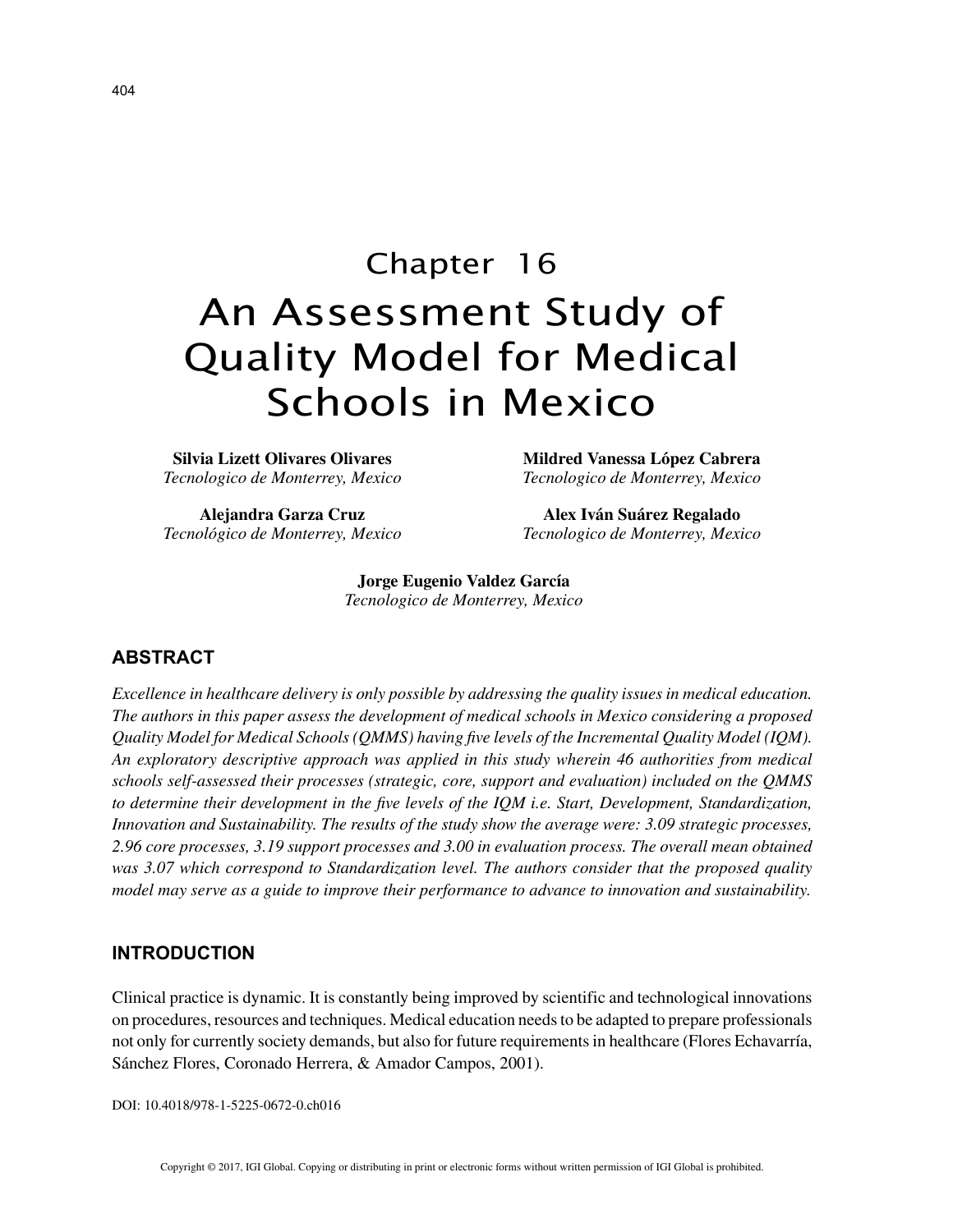#### *An Assessment Study of Quality Model for Medical Schools in Mexico*

Excellence in healthcare delivery is only possible by addressing the quality issues in medical education. There have been several studies to assure and improve quality in medical education, with three basic purposes: public accountability for future doctors' skills, teaching and learning strategies improvement, and quality culture determined by institutional principles and values (Joshi, 2012). These initiatives have impulsed procedures of assessment, competency certification, and accreditation standards for undergraduate and graduate programs (Flores Echavarría et al., 2001).

Quality models for medical programs and healthcare institutions are optional and recent in Mexico. Medical education standards are not covering efficiently the present needs for all stakeholders' expectations. Healthcare institutions nowadays require better professionals whose clinical competences impact medical care on the current and future epidemiology diseases.

This chapter intends to suggest a Quality Model for Medical Schools based on quality management theory and other accreditations and regulations for medical schools. It includes three components: principles, criteria and evaluation.

The objectives of the chapter are:

- To describe the evolution of quality management and quality in medical education;
- To present the construction of the Quality Model for Medical Schools;
- To define the criteria stratified by processes type (strategic, core, support and evaluation):
	- **Strategic:** Leadership and Planning, Program Design, and Research.
	- **Core processes:** Students, Integral Education, and Faculty.
	- **Support processes:** Facilities, Networks with other institutions, and Administration.
	- **Evaluation processes:** Assessment and continuous improvement, and Results;
- To refer to the Incremental Quality Model to evaluate medical schools considering five stages: 1) Start, 2) Development, 3) Standardization, 4) Innovation and 5) Sustainability;
- To outline an exploratory study of a self- assessment instrument applied to medical schools in Mexico; and
- To suggest further research approaches and initiatives related to the Quality Model for Medical Schools.

# **BACKGROUND**

## **Importance of Quality Management**

The concept of quality has not a unique or a permanent definition. A general definition could be "to satisfy or comply design or expectations". Nevertheless, the concept is broad and dynamic and it should be understood considering the historical moment in which it was conceived. Its scope and focus have been variable over time. The deployment has gone from products, processes, value chain, systems and even beyond organizational boundaries. Regardless that manufacturing industry started to apply quality practices, the experience has been transferred to several organizational types, as healthcare institutions and medical education.